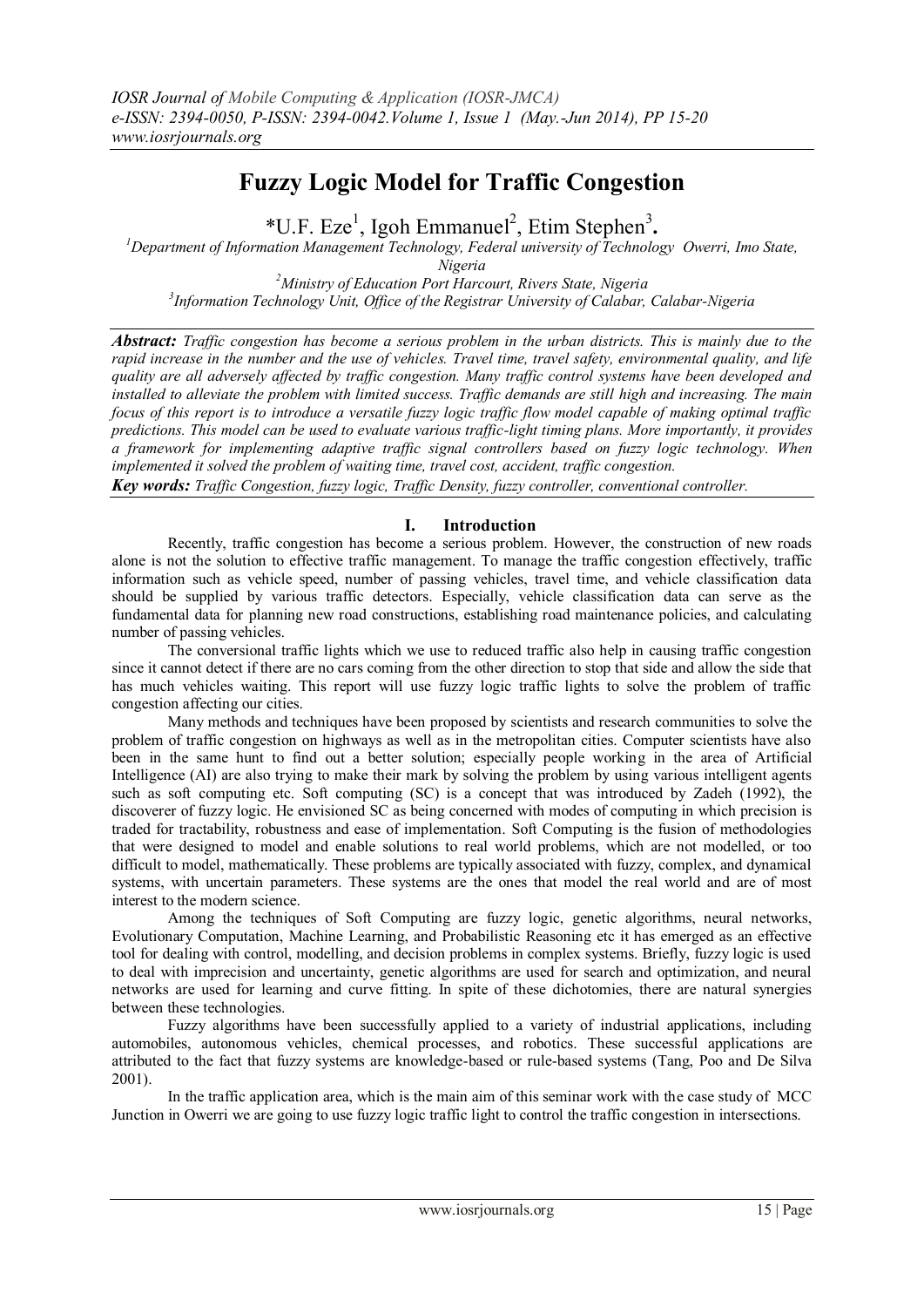# **II. Statement of the Problem**

- Rapid growth in population has its impact on traffic congestion in the cities of developing world.
- The conversional traffic lights which we use to reduced traffic also help in causing traffic congestion since it cannot detect if there are no cars coming from the other direction to stop that side and allow the side that has much vehicles waiting.
- Construction or rehabilitation of roads can also cause traffic congestion, because when roads are being maintain there is every tendency that one of the lane will be close to enable work go smoothly thus it causes traffic congestion on the other lane.
- $\triangleright$  Traffic congestion leads to delay in travelling time and increases the cost of travelling because more fuel is used up in the Process of accomplishing a delayed journey (go-slow / traffic jam).

This research makes data integration to assess traffic situation within Owerri metropolis and proffer ways of reducing congestions. Thus, the aim of this study is to develop a fuzzy logic traffic light System as an application for the management of traffic congestion in urban city. To achieve this aim, the research determines factors responsible for the nature of their congestion and provides solution using fuzzy logic.

# **III. Objectives**

The objectives of this research are to use fuzzy logic to:-

- 1. Provide efficient option for urban traffic demand management.
- 2. Ensure that, for these who have to use the roads journey times are quicker and more reliable.
- 3. Control the traffic congestion in MCC junction in Owerri.
- 4. Formulate generalize fuzzy control rules for traffic control in different cases using linguistic variables.
- 5. Ensure that traffic congestion is reduced if not totally eradicated.
- 6. Present fuzzy logic as a control method in adaptive traffic congestion control.

# **IV. Methodology**

With the advancement of information technology in Nigeria, computers are used to automate the manual processing of making decisions in a wider range of disciplines. This research will concentrate on MCC junction in Owerri. Signal control is basically a process for allocating green time among conflicting movements. Alternatively, signal control is a process for determining whether or to extend or terminate the current green phase. The proposed fuzzy logic controller (FLC) works in the same way but it is significantly different from actuated control. The proposed fuzzy logic controller determines whether to extend or terminate the current green phase based on a set of fuzzy rules. The fuzzy rules compare traffic conditions with the current green phase and traffic conditions with the next candidate green phase.

Fuzzy logic is a model that matches the relationship between inputs and outputs based on the probability theorem. It can handle situations where there are uncertainties involved, such as problems that depend on human feeling and experience. Therefore, it is suitable for reporting road traffic where different people may feel differently in the same congestion situation.

Askerzade, Askerbeyli and Mustafa (2009) Describes how to compute the optimal extension time that will add to the fixed time control system. The system has been developed to simulate an isolated traffic junction based on fuzzy logic.

# **V. Fuzzy Logic**

Fuzzy Logic can be considered to be a generalization of a logic system that includes the class of all logic systems with truth-values in the interval (0, 1). "In a broader sense, fuzzy logic is viewed as a system of concepts, principles, and methods for dealing with modes of reasoning that are approximate rather than exact." Klir, St. Clair, and Yuan (1997). Fuzzy logic is useful in representing human knowledge in a specific domain of application and in reasoning with that knowledge to make useful inferences or actions.

In fuzzy logic, the knowledge base is represented by if–then rules of fuzzy descriptors De Silva (1995). An example of a fuzzy rule would be "if the speed is slow and the target is far, then moderately increase the power", which contains the fuzzy descriptors slow, far and moderate. A fuzzy descriptor may be represented by a membership function, which is a function that gives a membership grade between 0 and 1 for each possible value of the fuzzy descriptor it represents. A typical Fuzzy controller consists of four modules: the rule base, the inference engine, the fuzzification, and the defuzzification. A typical Fuzzy Control algorithm would proceed as follows:

- 1. Obtaining information: Collect measurements of all relevant variables.
- 2. Fuzzification: Convert the obtained measurements into appropriate fuzzy sets to capture the uncertainties in the measurements.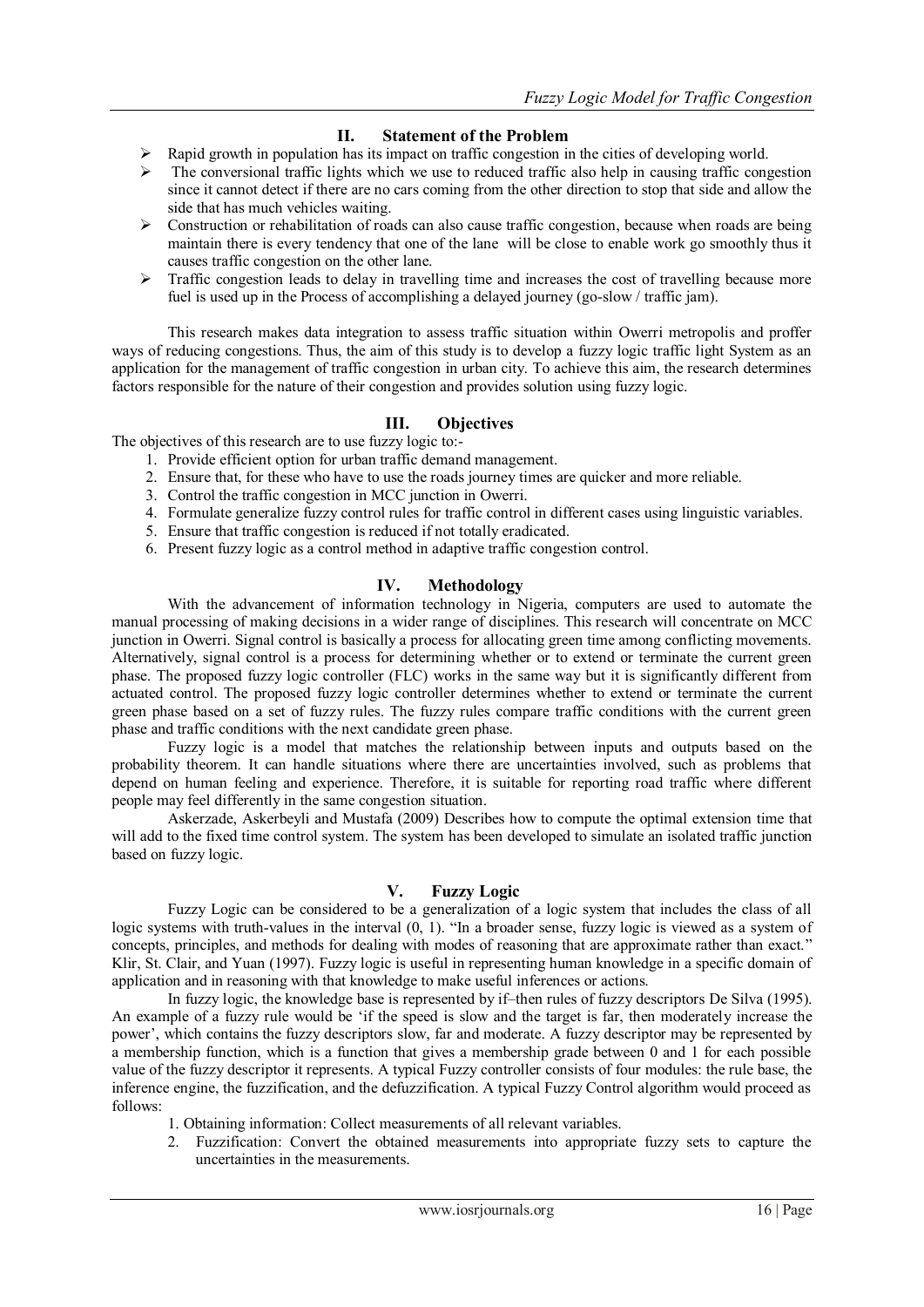- 3. Running the Inference Engine: Use the fuzzified measurements to evaluate the control rules in the rule base and select the set of possible actions.
- 4. Defuzzification: Convert the set of possible actions into a single numerical value.
- 5. The Loop: Go to step one.

## 5.1 Data Collection

In the development of the fuzzy traffic lights control system the following assumptions are made:

- 1. The junction is an isolated four-way junction with traffic coming from the north, west, south and east directions;
- 2. When traffic from the north and south moves, traffic from the west and east stops, and vice versa;
- 3. The fuzzy logic controller will observe the density of the north and south traffic as one side and the west and east traffic as another side;
- 4. The East-West lane is assumed as the main approach;
- 5. The minimum and maximum time of green light is 20 seconds and 20 minutes respectively.

#### 5.2 Analysis

The use of fuzzy logic technology in traffic lights control system which has the capability of mimicking human intelligence for controlling traffic lights. Software based on C++ will be developed to simulate an isolated traffic junction. The control of the traffic lights using both conventional fixed-time and fuzzy logic controllers can be simulated in the software. Analysis on the traffic lights simulation such as waiting time, density, cost, etc. can also be made using the software. The software can also be used as an exercise for undergraduate and graduate students to understand the concept of fuzzy logic and its application to a real environment. The rules and membership functions of the fuzzy logic controller can be selected and changed and their outputs can be compared in terms of several different representations.

The fuzzy logic traffic lights control is an alternative to conventional traffic lights control which can be used for a wider array of traffic patterns at an intersection (Filippidis, Jain and de Silva1999). A fuzzy logic controlled traffic light uses sensors that count cars instead of proximity sensors which only indicate the presence of cars. This provides the controller with traffic densities in the lanes and allows a better assessment of changing traffic patterns. As the traffic distributions fluctuate, the fuzzy controller can change the signal light accordingly. The fuzzy logic controller is responsible for controlling the length of the green time according to the traffic conditions.

In the fuzzy logic system there are two electromagnetic sensors placed on the road for each lane. The first sensor behind each traffic light counts the number of cars passing the traffic lights, and the second sensor which is located behind the first sensor counts the number of cars coming to the intersection at distance D from the lights. The number of cars between the traffic lights is determined by the difference of the reading between the two sensors. This is in contrast to conventional control systems which place a proximity sensor at the front of each traffic light and can only sense the presence of a car waiting at the junction, not the number of cars waiting at the traffic.



Fig 1: Location of sensor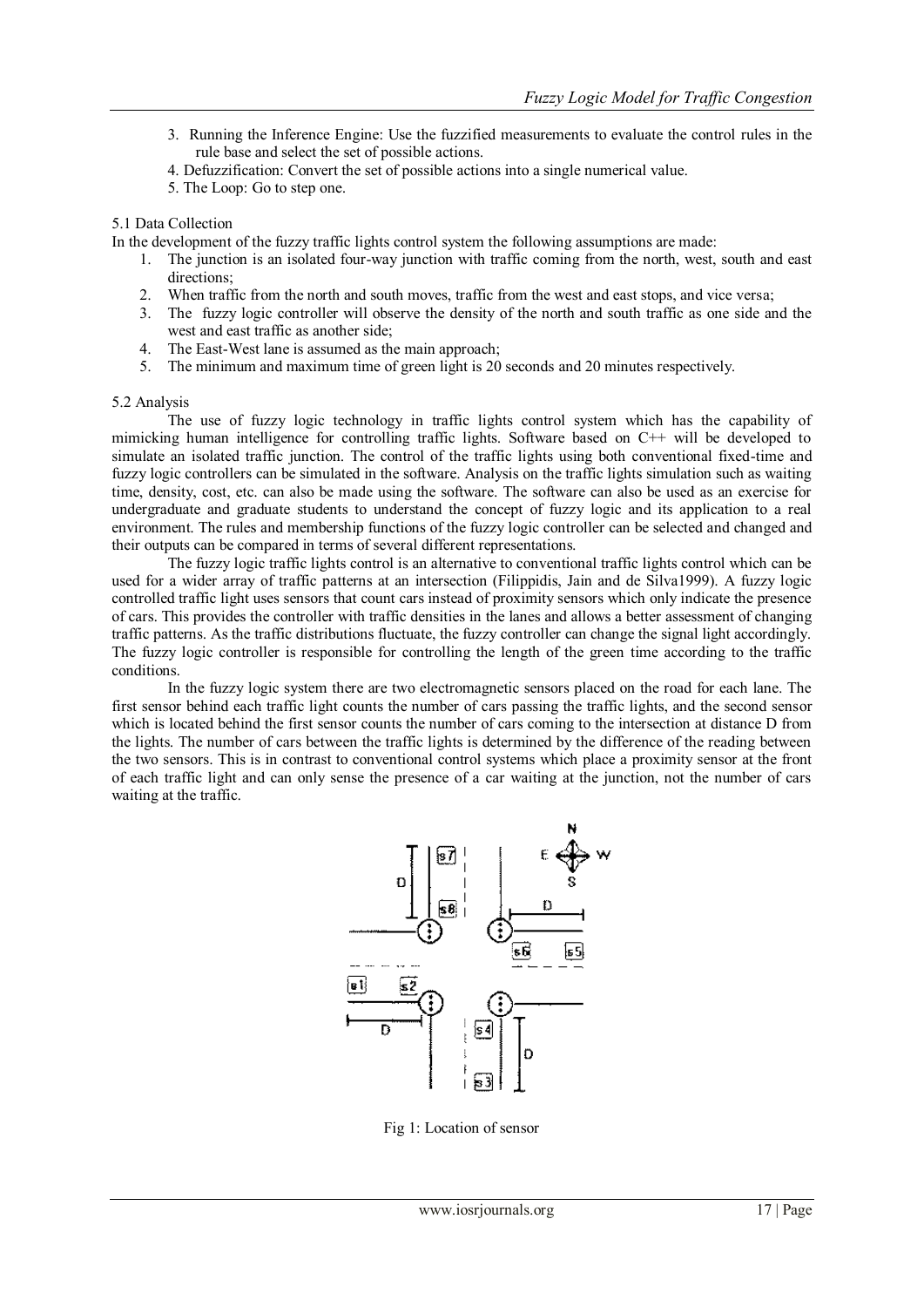## 5.3 Fuzzification

The first step in fuzzy logic processing involves a domain transformation called fuzzification. Crisp inputs are transformed into fuzzy inputs. To transform crisp input into fuzzy input, membership functions must first be defined for each input. Once membership functions are defined, fuzzification takes a real time input value, such as time, and compares it with the stored membership function information to produce fuzzy input values.

## 5.4 Defuzzification

This stage is used to convert the fuzzy output set to a crisp number. Two of the more common techniques are the Centroid and Maximum methods. In the Centroid method, the crisp value of the output variable is computed by finding the value of the center of gravity of the membership function. In the Maximum method, the crisp value of the output variable is the maximum truth-value (membership weight) of the fuzzy subset.

## 5.5 Fuzzy Rule Base

The inference mechanism in the fuzzy logic controller resembles that of the human reasoning process. This is where fuzzy logic technology is associated with artificial intelligence. Humans unconsciously use rules in implementing their actions. For example, a traffic policeman manning a junction say, one from the north and one from the west; he would use his expert opinion in controlling the traffic more or less in the following way:

 IF traffic from the north of the city is HEAVY AND traffic from the west is LESS

THEN allow movement of traffic from the north LONGER.

The beauty of fuzzy logic is the possible utilization of approximate reasoning in the rules such as HEAVY, LESS, AVERAGE, NORMAL, LONGER, etc. Due to the membership assignment techniques as discussed, such linguistic variables, though fuzzy in nature, can be taken care of in the computer through fuzzy logic technology. In the development of the fuzzy logic controller, we use almost similar rules and some examples are given below:

 If there are too many cars (TMY) at the arrival side And very small number of cars (VS) queuing Then extend the green light longer (L).

 If there are almost no cars (AN) at the arrival side And very small number of cars (VS) queuing Then do not extend the green light at all (Z).

These rules can be shorten as follows:

IF Arrival is TMY AND Queue is VS THEN Extension is L

IF Arrival is F AND Queue is VS THEN Extension is S

IF Arrival is AN AND Queue is VS THEN Extension is Z

Where "Arrival" and "Queue" are the antecedents and "Extension" of the green light is the consequent.

Table 1: Fuzzy variables of *arrival*, *queue* and *extension* of the traffic light control.

| Arrival |            | Oueue  |    | <b>Extension</b> |   |
|---------|------------|--------|----|------------------|---|
| Almost  | AN         | Very   | VS | Zero             | Z |
|         |            | small  |    |                  |   |
| Few     |            | Small  | S  | Short            |   |
| Many    | MY         | Medium | M  | Medium           | М |
| Too     | <b>TMY</b> | Long   |    | Long             |   |
| many    |            |        |    |                  |   |

# **VI. Result**

A fuzzy logic controller was designed for an isolated 4-lane traffic intersection: north, south, east and west. In the traffic lights controller two fuzzy input variables are chosen: the quantity of the traffic on the arrival side (Arrival) and the quantity of traffic on the queuing side (Queue). If the north and south side is green then this would be the arrival side while the west and east side would be considered as the queuing side, and viceversa. The output fuzzy variable would be the extension time needed for the green light on the arrival side (Extension). Thus based on the current traffic conditions the fuzzy rules can be formulated so that the output of the fuzzy controller will extend or not the current green light time. If there is no extension of the current green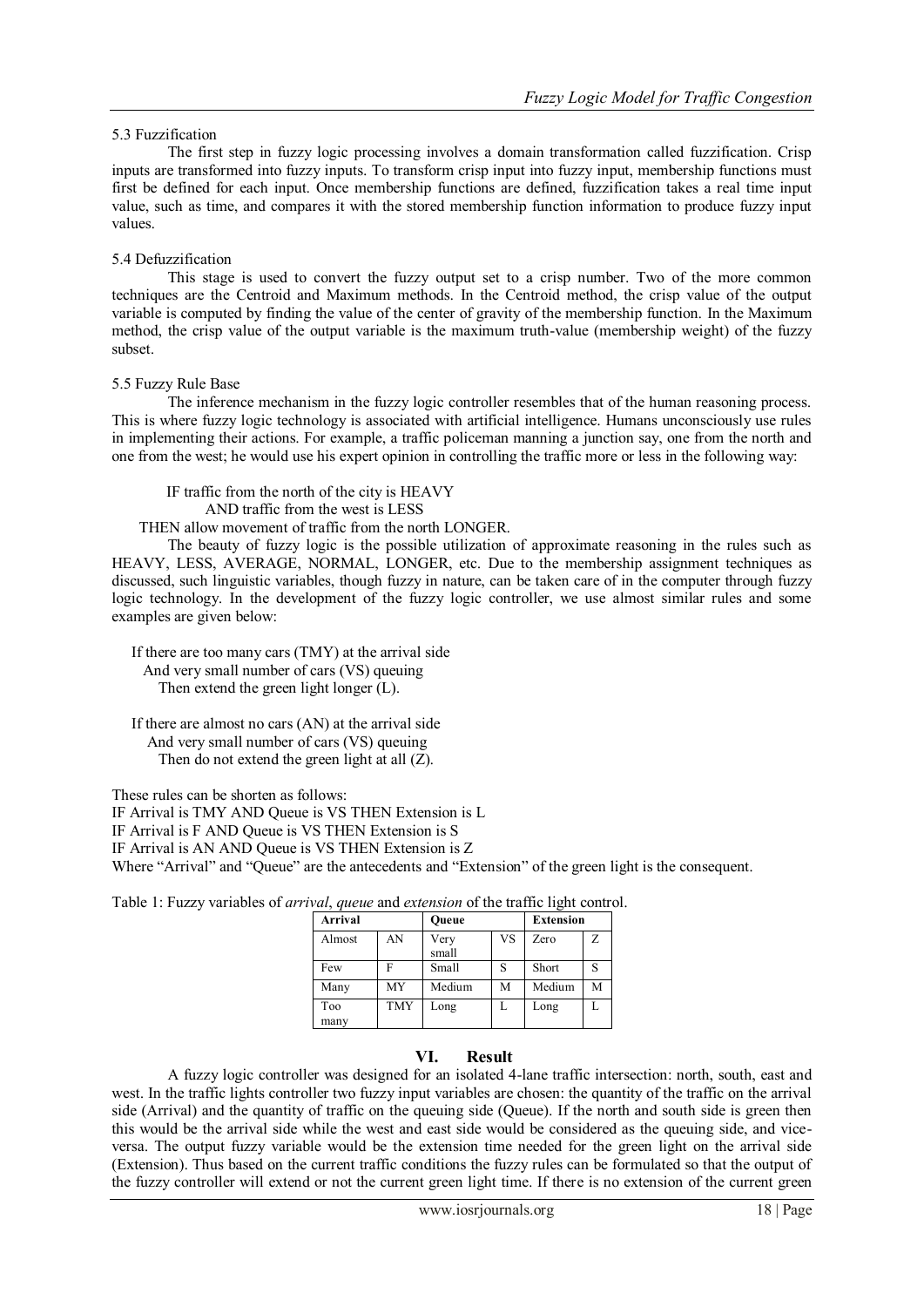time, the state of the traffic lights will immediately change to another state, allowing the traffic from the alternate phase to flow. The benefits of fuzzy logic controllers that make it different from the conventional control could be summarized as follows:

- 1. Fuzzy controllers are more robust than conventional controllers because they can cover a much wider range of operating conditions than conventional.
- 2. Developing a fuzzy controller is cheaper than developing a model-based or other controller to do the same thing.
- 3. Fuzzy controllers are customizable, since it is easier to understand and modify their rule, which not only use a human operator's strategy, but also are expressed in natural linguistic terms.
- 4. It is easy to learn how fuzzy controllers operate and how to design and apply them to a concrete application.

It is also worth to notice that fuzzy logic can be blended with conventional control techniques. This means that fuzzy system does not necessarily replace conventional control methods. In many cases fuzzy systems augment them and simplify their implementation.

#### **VII. Discussion**

A fuzzy logic controlled traffic light uses sensors that count cars instead of proximity sensors which only indicate the presence of cars. This provides the controller with traffic densities in the lanes and allows a better assessment of changing traffic patterns. The general structure of a fuzzy traffic lights control system is illustrated as in Fig. 1. There are two electromagnetic sensors placed on the road for each lane. The first sensor behind each traffic light counts the number of cars passing the traffic lights, and the second sensor which is located behind the first sensor counts the number of cars coming to the intersection at distance D from the lights. The number of cars between the traffic lights is determined by the difference of the reading between the two sensors. The distance between the two sensors D, is determined accordingly following the traffic flow pattern at that particular intersection. Then to determine the density of the other lanes the value of D added to sensors values that gets the number of cars changed their path to the left or to the right of the specified lane.

The fuzzy logic controller is responsible for controlling the length of the green light time according to the traffic conditions. The state machine controls the sequence of states that the fuzzy traffic controller should cycle through. There is one state for each phase of the traffic light. There is one default state which takes place when no incoming traffic is detected. This default state corresponds to the green time for a specific approach, usually to the main approach. In the sequence of states, a state can be skipped if there is no vehicle queues for the corresponding approach.

When traffic from the north moves, traffic from the West, south and east stops, when traffic from the South moves, traffic from the west, north and east Stops and when traffic from the north and south Moves traffic from east and west stops and when traffic from the east and west Moves traffic from north and south stops. The fuzzy logic controller will observe the density of the north and south traffic as one side and the west and east traffic as another side.

#### **VIII. Conclusion**

Due to the flexibility of the fuzzy logic in dealing with uncertainty, it can be used advantageously for traffic light monitoring systems. In this paper, the fuzzy control of a four-phase traffic light has been taken into account. The performance of the fuzzy logic approach was evaluated by comparing it with the fixed-cycle time (conventional) control system, using the same input data to allow a consistency check and cross-validation. It can be observed that fuzzy logic control system provides better performance in terms of improving the safety and efficiency by reducing the waiting delay of vehicles on signals. Less traffic congestion and less waiting time at red traffic lights will reduce the fuel consumption, air pollution, sound pollution, and time and energy waste.

Traffic signal control using fuzzy logic model for full intersections with four ways was developed. The fuzzy logic model strategy simulates the control logic of experienced humans such as police officers directing traffic who often replace signal controls when intersections experience unusually heavy traffic volumes (e.g., during special Events.) The Fuzzy logic model controller makes the decision whether to extend or terminate the current green phase based on a set of fuzzy rules and real-time traffic information. Fuzzy logic model was compared with conventional fixed time and actuated control strategies using a typical intersection with varying traffic volume levels. Measures of effectiveness including delay, speed, time in queue, and throughput-todemand ratio were examined. Fuzzy logic model showed substantial improvements over conventional fixed time and actuated control strategies for all Measure of Effectiveness under heavy traffic volumes. Overall, the simulation results indicated that Fuzzy Logic model has the potential to improve operations at oversaturated intersections.